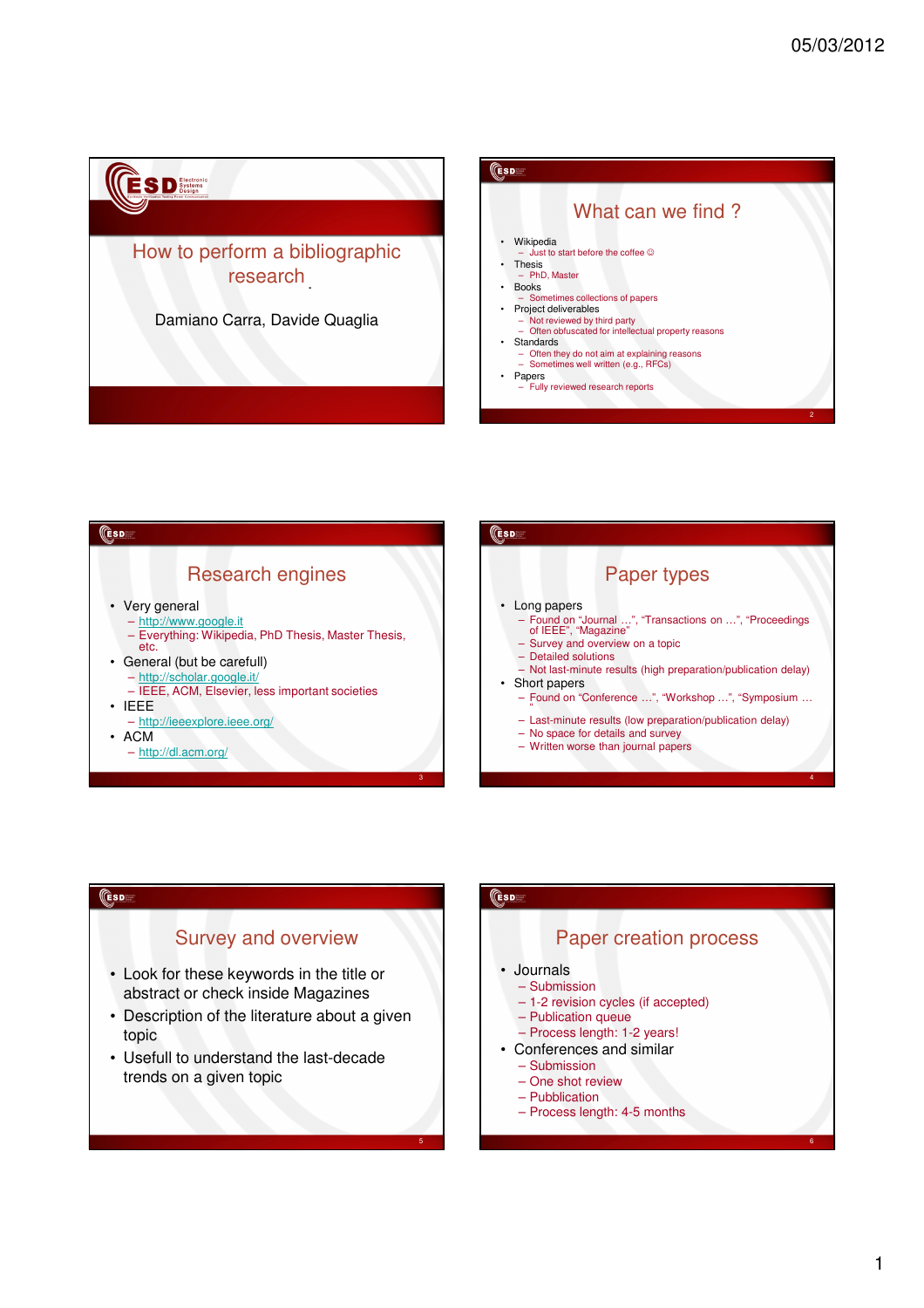



#### **CESD**

# Take note of the bib info

- To cite other papers in you paper or thesis
- BibTex format
	- Standard
	- Directly reusable
	- Little bit tricky
- Plain text
	- Immediate
	- Less reusable

# **CESD** Organization of a paper • IMRAD – Introduction, Methods, Results and Discussion • Plus – Title, abstract, authors, acknowledgements, declarations, references – Tables and figures; legends

# Reading a scientific paper

- This is not a novel
- No need for a linear approach
- Look at

**CESD** 

- Title
- Abstract – Figures, tables
- Introduction, results, discussion
- Then methods
- 

## **CESDE**

9

# Abstract & Introduction

- Abstract should give you a brief summary of the paper's main finding
- Introduction provide a background to the paper and a rationale for the investigation in more detail than is possible
- The abstract an introduction help you to decide whether, why and how to read

10

12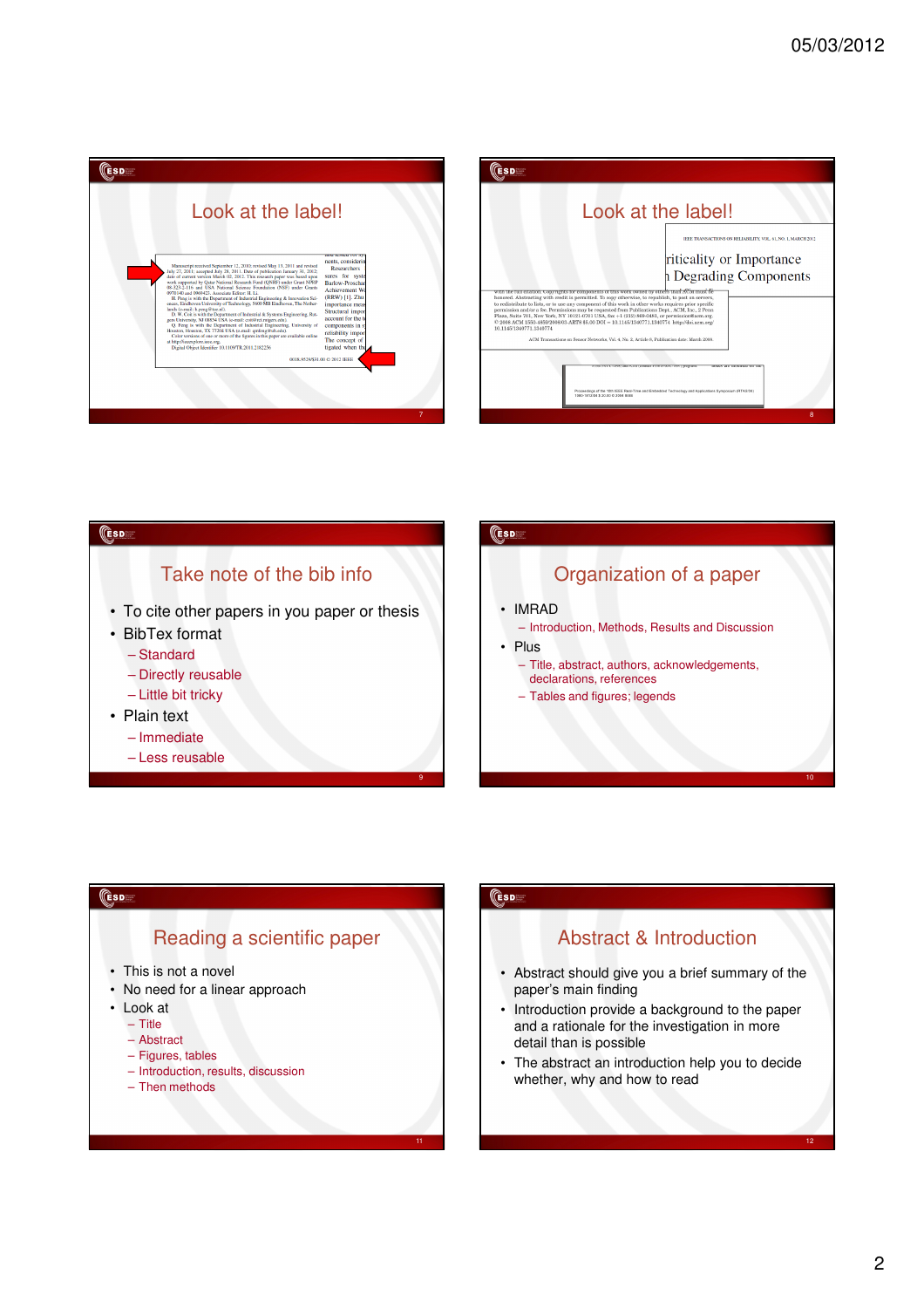14

#### **ESD**

#### **Methods**

- Should be detailed enough for another scientist to replicate the work (volumes, times, company material was purchased from etc.)
- In reality, often compressed and you may need to look up another paper that is referenced for more detail.

#### **ESD**

13

15

17

#### **Results**

- While the introduction poses the questions being asked, the results describes the outcome of the experiments that were done to answer the questions.
- Results are often simply stated with interpretation of them coming later in the discussion.
- Figures and tables allow the reader to see the outcomes of the experiments for themselves!

#### **CESD**

# **Discussion**

- Data is analyzed to show what the authors believe the data show. (You don't have to agree with their interpretations!)
- Findings are related to other findings in the field (contribute to knowledge, correct errors, etc.)– How is this work significant?



#### **CESD**

# Blame the authors if…

- Logical connections left out
	- Instead of saying why something was done, the procedure is simply described.
- Cluttered with jargon, acronyms
- Lack of clear road-map through the paper – side issues given equal air time with main thread
	- Difficulties determining what was done
	- Ambiguous or sketchy description
	- Endless citation trail back to first paper
- Data mixed up with interpretation and speculation

#### **CESDE**

# Critical assessment of the paper

- Read the experimental results that is the figures and tables together with their legends – at least as closely as the main text
- Avoid reading the discussion section
- Readers should evaluate results before reading the authors' conclusions
- Use your own judgment

18